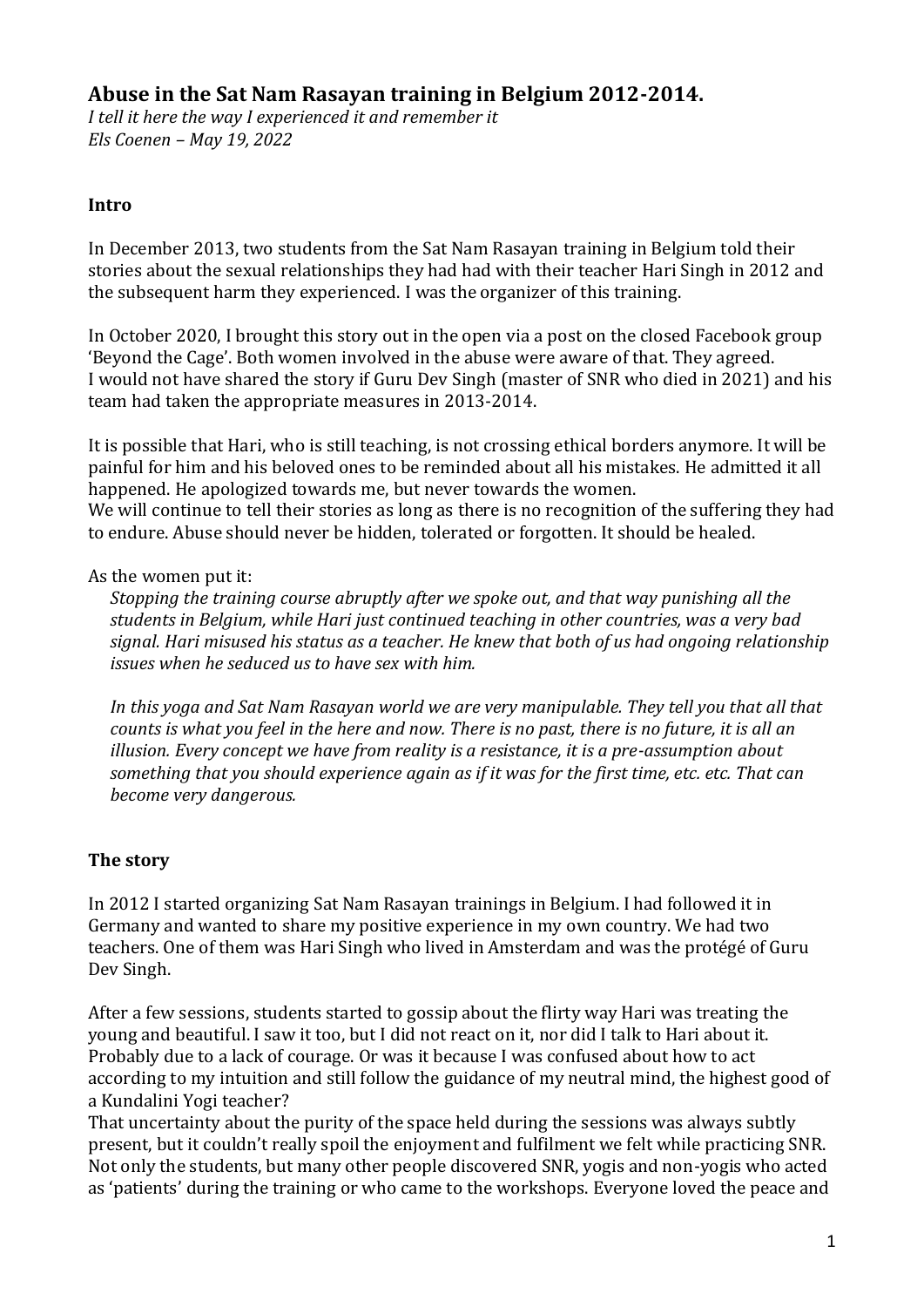calm experienced during the SNR sessions and many were convinced of the healing effects of SNR.

In January 2013 we started the next year's training. Many newcomers joined the Level I training. Some had never practiced Kundalini Yoga before. Belgium embraced SNR.

In March 2013 just after the third session, one of the Level II students called me. "I want to stop the training," she said.

At first, she did not want to tell me why. It was something personal.

"I respect that, but if there is anything that can be helpful to the other students, it would be nice if you would share," I said.

She was silent for a while. Then she said: "I feel ashamed to talk about it, and I do not want to talk behind Hari's back. But on the other hand, I am so angry with him now."

Silence again. "You know what? I am tired of taking part of his responsibility on my shoulders. He asks me not to talk, but I am sick of the hiding."

She told me her story. Later she would send it to me by mail.

*After the first class with Hari last year, he asked me to come to the front. He suggested a meditation that would help me with my difficult divorce situation. He asked for my email address so he could send it to me. Our mail exchanges became more and more loaded with temptation. A few days later a box of Hari Tea arrived at home. Soon he started to call me 'Princesa' and called himself 'a bandido'.* 

*Later that week he visited me at home. He brought presents for the children. I felt overwhelmed and was flattered by the way he approached me. I said 'Yes'. I admit, but the initiative was his. He told me he was impressed with me. He had to see me again. His marriage was in a very bad state, they were going to split. He kept on calling and Skyping even when he was in Mexico. Over the next weeks and months, we continued to see each other.* 

*After some time, by accident, I heard that Hari had other girlfriends. Everybody knew about it, except me. When I asked him about it, he fell silent. I started to feel guilty about his wife. I asked him how he could do that to her. He repeated that they had grown apart.*

*When I decided to stop all this, it was hard for me to understand how naïve I had been to believe his stories about how wonderful he thought I was. He was just a man exploiting his teacher status to charm me and to get what he wanted. I was so overwhelmed that I only started thinking clearly afterwards. In that period, I even had the illusion that he wanted to choose me as his next partner.* 

*I lost confidence in him as a teacher. In the last training sessions, it was hard for me to sit and receive teachings from him. I thought that I had to be able to put up with it. I felt sorry that it all happened and regret that I was not able to 'block' him. But now I know that it was his task as a teacher. He should not have allowed himself to seduce me.* 

*I still found the SNR classes interesting, and I still think he explains well about SNR. But for me he lost his credibility. His status as a teacher is 'gone' for me. When he talks about himself during class, I know he is lying. I know how he is. With new students he will want his ego to be caressed again. Most probably he will do with them what he did with me. I cannot respect that. This year with the start of Level II, I thought I had left it all behind me. I came with the intention to dive deep into SNR. But no, I cannot do it.*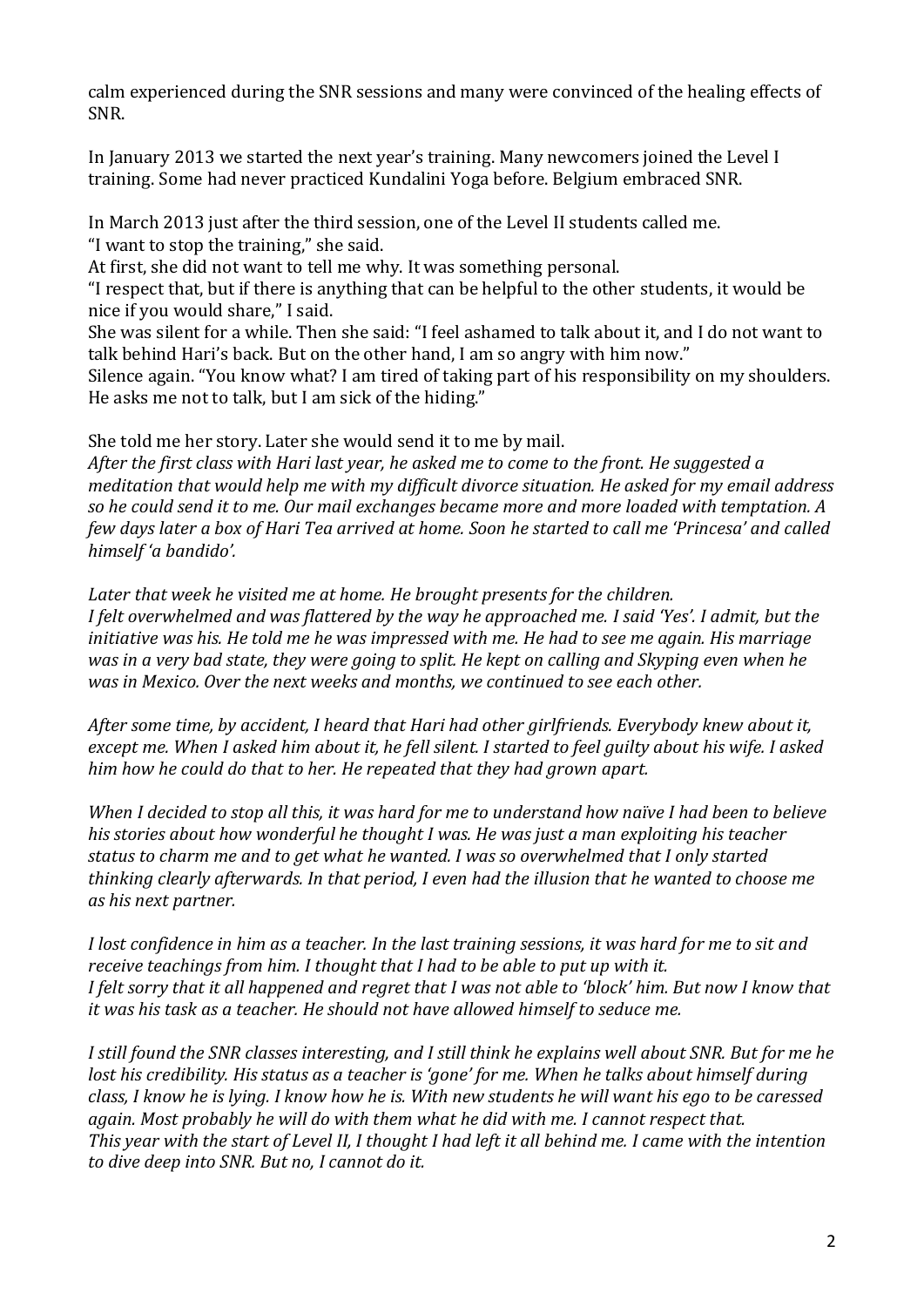*Sometimes I ask myself: where is the teacher who helps me to grow and learn? Maybe I am that teacher? I have to stop thinking that I need a teacher. From now on, I will listen to the inner teacher and go for a deeper experience.*

*I did not want to tell you all this today. I just wanted to know if I could get the course money back when I stop, because what happened is partly also my responsibility.* 

After she told me her story, I asked her to stay in touch. It was a relief to hear she had been in therapy for some time. I paid her the money back.

I was furious at Hari because he knew about her vulnerable situation. I felt betrayed as an organizer. I was mad at myself because I had not listened to and acted upon my intuition. It was clear that I had to bring this story to the leadership of SNR so that appropriate action could be taken towards Hari as he was teaching at many different locations.

All this added up to other issues that I had experienced as an organizer of the SNR training. More than once, teachers just did not show up for a training session or they informed me a few hours before that they would not come.

During the sessions everything was fine. The students enjoyed the practice and the learning. And I was still convinced in those days that this training was helping people to become more conscious and get rid of mental and physical imbalances that troubled their lives. And that they would be able to use the SNR healing technique to help others.

But due to all organizational and communication issues with the teachers, more and more I doubted if I was the right person to 'serve' them.

Moreover, I did not share the 'adoration' for Guru Dev Singh that I saw with many other people. In fact, I found him rather creepy and could not sense what was so special about him. When I saw a good friend bringing expensive presents to him and bowing as if he was a deity, I wondered what it was that I did not see.

Despite that I went to many workshops with Guru Dev in Germany, Holland, and Italy. Not for his presence, but I loved the atmosphere of big gatherings of people intensely meditating together.

I never liked but accepted the air of mystery that was spun around the practice and around Guru Dev. The hierarchical and patriarchal structure of his organization I experienced as very old-school.

Reporting the abuse perpetrated by Hari Singh to the leadership of SNR and asking for appropriate action promised to be tricky. On less sensitive issues they had already made it clear to me in the past that I should know my place. Comments and suggestions were not expected to come from *the lower order*. I was supposed to serve and obey.

I see now that I was more intimidated than I would have admitted in those days. Instead of tackling the issue directly, I choose an indirect path. A few days after the student had informed me about her relationship with Hari, I send a mail to both our teachers, and to Fateh Singh. Fateh was the contact person within SNR that was appointed to mefor all organizational aspects. He acted as a filter between me and Guru Dev. Next to his 'gatekeeper' job in the SNR organization, Fateh also worked for Hari Tea. That meant that Hari Singh was his boss.

I also included Kahita, a female teacher, in this mail. I did that because some time before I had asked her to join the teacher team to increase the female energy in the system. Kahita had accepted. She told me that I was wrong in thinking that it made a difference to the effect of the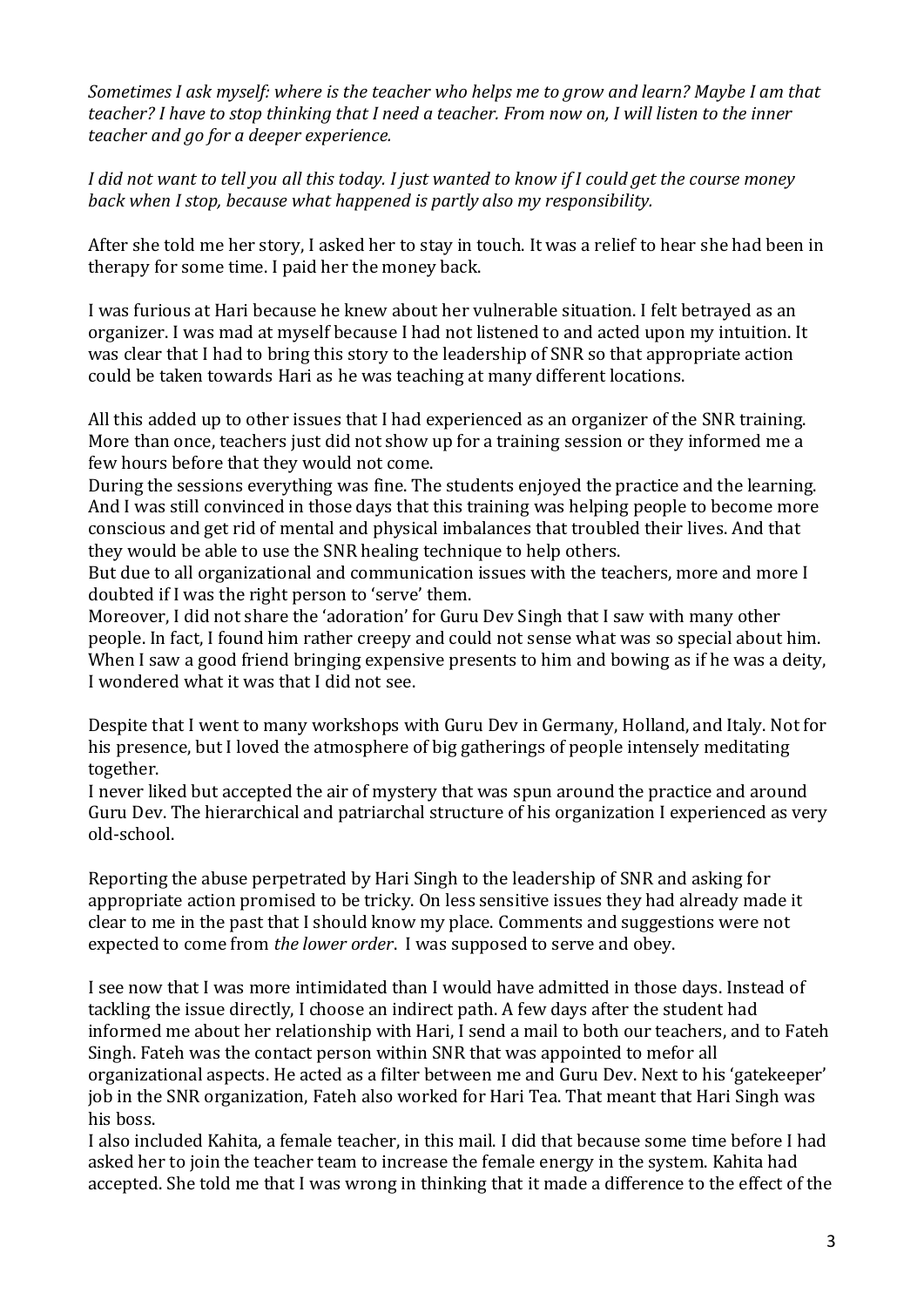teachings whether we had a male or female teacher, but still she was willing to come to Belgium to teach. Kahita was and probably still is the wife of Hari Singh.

In my mail I requested a meeting at the 'Surjhee', a yearly meditation event, that would take place a few days later in Holland. The aim was to discuss the code of ethics related to teacherstudent relationship in SNR. I mentioned that a student came to talk to me about a violation of what the code comprises in the Kundalini Yoga world. (I was ignorant about the abuses in 3HO.)

Hari immediately replied. His mail was addressed to me alone: How could I send such a message to Fateh. He and I, we had worked together so well. He had shown me great appreciation, love, care and respect. I had told him I respected his work. He would never share our private communications with Fateh. What was the problem? Could I please call him, so that we could put all this behind us?

I called him.

He was extremely upset. Immediately he named the student. He talked about their relationship as if it was the most normal thing. As if I had known about it for ages. His main concern was that I would talk to Fateh Singh. I should NOT do that. I had to understand that the student had played a big role in all this. He was not the only one at fault or to blame. I mentioned the power difference between a teacher and a student and the weak situation she was in due to her divorce. He calmed down a bit. After a while he admitted he had been wrong. He asked me to keep it between us for the time being. We would talk more at the Surjhee event.

Next day Fateh asked me what it was all about. I told him Hari wanted to work it out directly with me. I let myself be manipulated, so it seems.

At Surjhee I was in a deep meditative space when Hari tapped me on the shoulder. I was surprised because just before he was sitting on the stage, replacing Guru Dev who probably had went for a nap or to eat something. At Surjhee the same mantra is repeated for eleventhousand times. (It takes about three days. It is a non-stop meditation.)

I walked like a zombie out of the room, trying to land on earth again. We went outdoors. Hari reiterated that the relationship was with the student's consent. We talked again about the power imbalance in a student-teacher relationship. He agreed that he had made a big mistake and that he had crossed borders. Like a little boy, he promised that he would never do it again. There was a lot of pathos.

I used this opportunity to give him feedback about his behavior addressing mostly the young and beautiful during classes. To my surprise he agreed this was the case. He thanked me for the feedback. He said he was going to work on it.

I remember this conversation as completely ridiculous. He was almost bowing to me. In a strange and laughable way, I felt like his grandmother.

"In Mexico family members cover up for each other."

'This is not Mexico Hari."

"But I treat you as my sister."

"I am the organizer of a training in which you are teaching."

I was supposed to forgive him this one mistake and to protect him. He requested a second chance. I gave it to him.

Yes, this was the most stupid thing I could have done.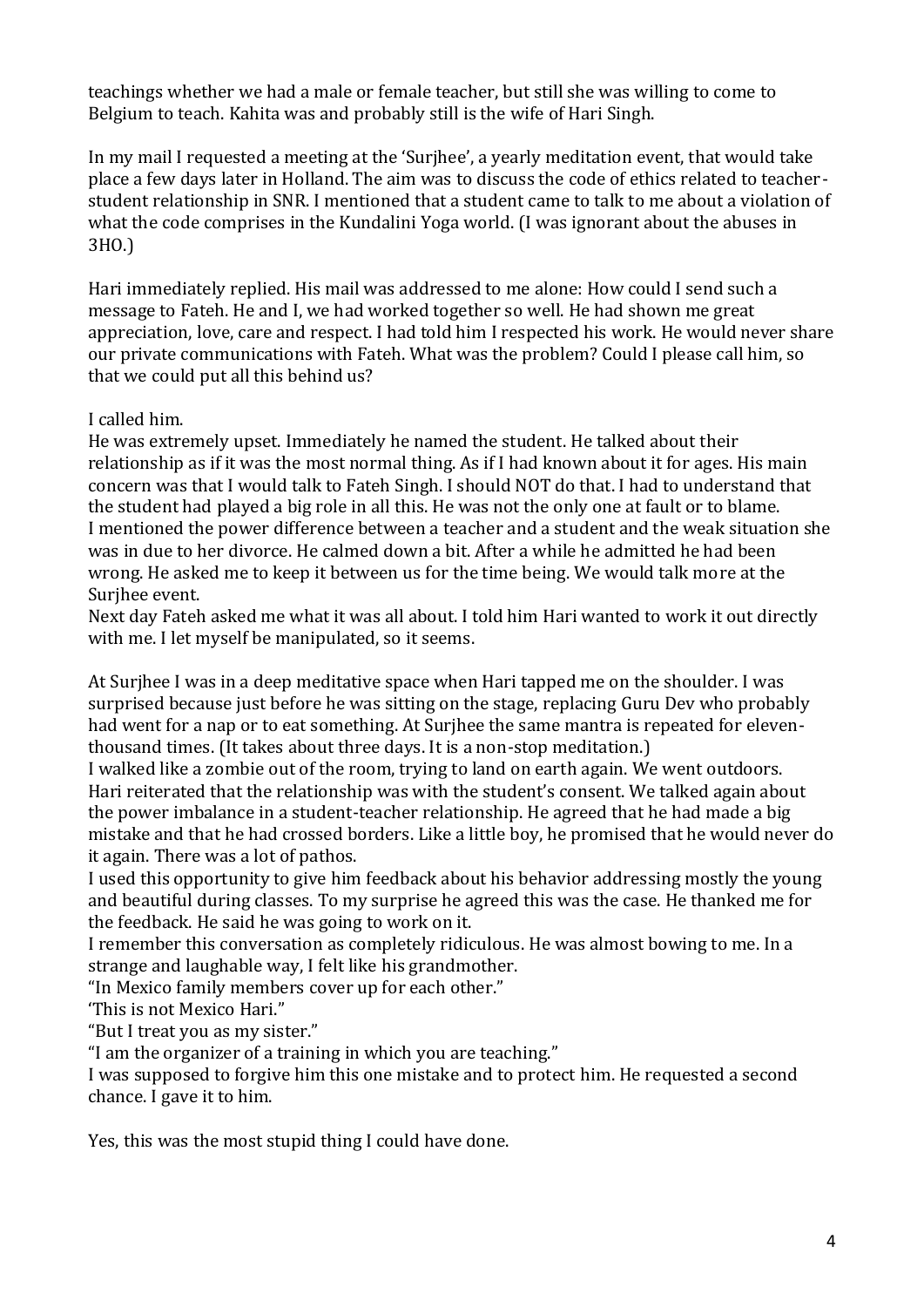At that moment, early April 2013, Hari Singh knew this was not his only slip. Six months earlier, in September 2012, he had had sex with another student in our training. He knew that but I didn't. He was consciously and deliberately lying to me without scruples. He just acted out a drama, and I was shamefully duped.

This is what happened in September 2012:

Hari gave a two-day workshop in Antwerp. One of the Level I students had asked for a healing session after the workshop. She had just broken up with her boyfriend. She felt depressed and sick about it. Hari knew about her situation. The healing resulted in intimacy. She asked if this was right. Hari convinced her. She agreed and spent the night with him at the yoga studio. The next day in the evening Hari suggested that he would come over to her place. She had doubts but again he convinced her. They had sex again. Hari asked her not to talk to anyone. She told her sister and her therapist.

In January 2013 her former boyfriend was back in her life. She wanted to tell him everything, but Hari told her not to do that. The secrecy did not feel right. She wondered where her loyalty towards Hari came from.

After my meeting with Hari at the Surjhee event in April 2013, I saw a different Hari during the classes. He acted more serene in addressing all students. But deep down I knew it was all a 'façade'.

I was fed up more and more with the whole SNR show. I still loved the practice but the mentality within the organization started to offend me more and more.

Would I find someone to take over my role as an organizer? All my cells told me I did not fit into this organization with its secrecy, mystery, and paternalistic approach. But no one was ready to take my place. As I did not want to let the students down, and because I still believed that these SNR sessions were beneficial to so many of us, I started planning the 2014 sessions.

In July 2013, as usual, I went to the European Yoga Festival in France. One day I walked over the field next to the big tent in the direction of the bazaar. There were very few people on the field. When I was almost in the middle, I was stopped abruptly. As if I walked into a wall, but there was nothing. I stood still, turned my head left and saw Guru Dev sitting on a chair in the Sat Nam Rasayan tent at the side of the field. He was all on his own. A voice inside told me: "Go and talk to him. This is your chance." Another voice said: "No, why should I."

I did not like the situation of 'being stopped' and just walked on. It was 'strange' but I did not pay too much attention to it. The next day, I walked through the bazaar. It was crowded there. When I walked past the Hari Tea tent, again I bumped into this invisible wall. I looked to my left and saw again Guru Dev sitting there with some people. Again, I got a mental invitation to go and join him. Again, I felt like, "If you want to talk to me, please ask it as a normal human being." And I walked on.

Later that year, I asked my Kundalini Yoga teacher and mentor Gurumarka what that could have meant. He waited a moment and then said: "Maybe Guru Dev needs healing." That felt right.

In October 2013, while I was preparing the 2014 training, the two students who were abused by Hari, met at a Kundalini Yoga Women's Circle event. They shared their stories with each other and with the facilitator of that event. They decided to break the silence. After more than a year, the second woman finally spoke to her boyfriend about her sexual encounters with Hari. It felt as a relief, she said.

At the beginning of December 2013, they came to see me. When I heard the story from the second student how Hari had seduced her to have sex after a healing session, I was enraged.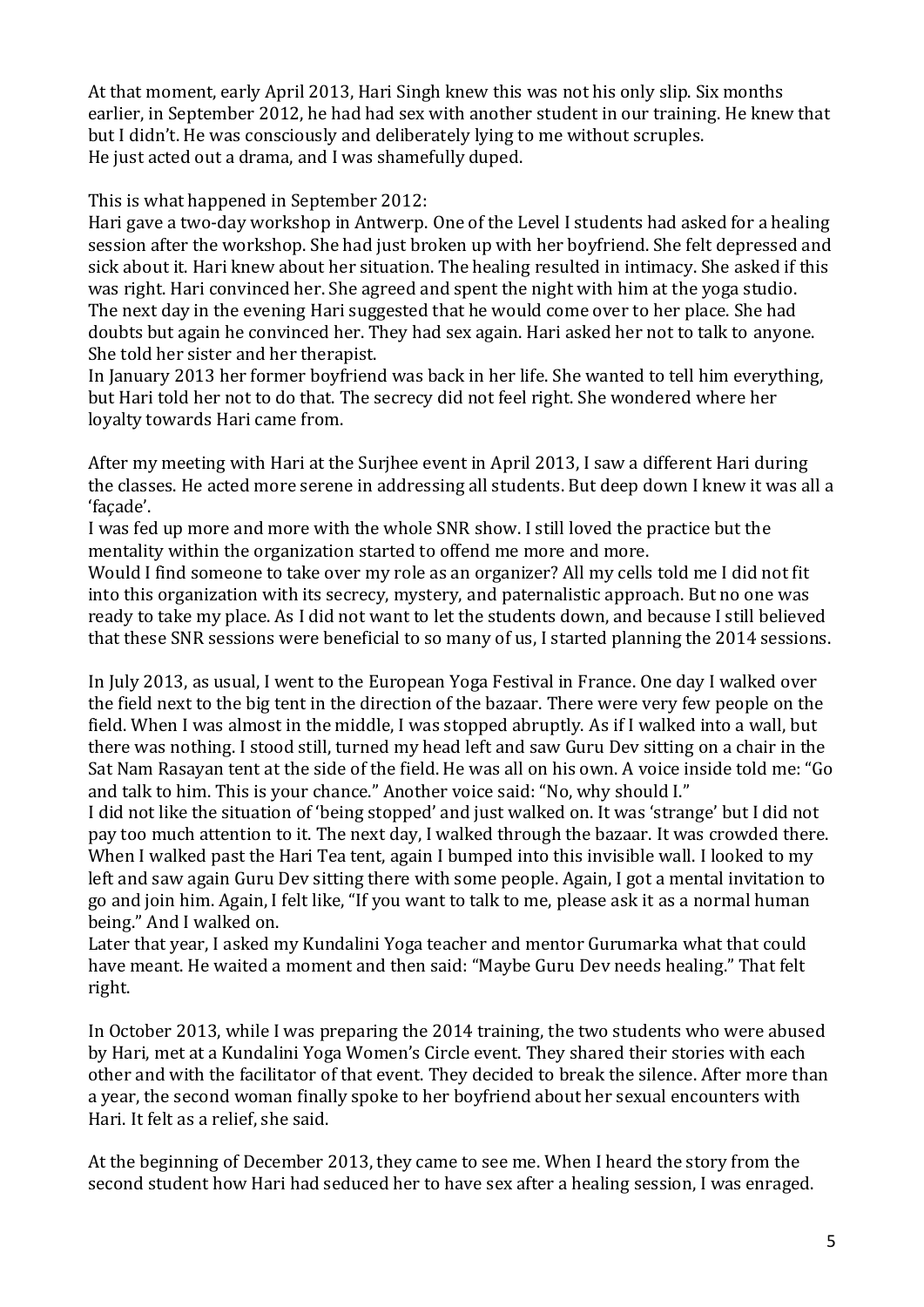I remembered very well that workshop with Hari in September 2012. After the workshop he had that healing session with her. He told me that I did not need to wait for him till he finished. Nor did I need to provide food for him. 'He was not hungry!' I left him the key to the yoga studio. The next morning, I brought him breakfast. I do not remember, but probably I asked him if he had slept well. And probably he told me, "Yes".

The two students, the facilitator of the Women's Circle event and I agreed to work on this together. We had a good relationship and the healing work we did felt good. They both also went for therapy.

This time I was determined not to let Hari manipulate me. I wanted to speak directly to Fateh Singh. Of course, I would have preferred to speak to Guru Dev in person, but that was not allowed.

So, I informed Fateh about what happened to both women, the lies of Hari Singh, the pressure and manipulation he used to silence us but also about the healing work that we were doing together in our women's circle. I asked him to inform Guru Dev Singh and to let us know what he and his team planned to do to recognize the harm done, to make good the situation, and to prevent Hari from continuing to seduce students the way he did?

While waiting for a response from Fateh, I spoke to Hari over the phone. Again, he was very apologetic. He agreed that we could not have him as a teacher anymore. He repeated his mantra to keep quiet towards the outside world. I told him that none of us would feel the need to talk about it if appropriate measures were taken towards the women to heal the harm done, and to avoid he would start his flirting again.

"What is your plan?" I asked. "Are you considering therapy?" He did not respond.

We were close to the start of the 2014 training. Everyone agreed that Hari could not teach anymore in Belgium. I insisted that he should also be removed from other trainings for the time being.

If I had talked to walls, the effect would have been the same.

On December 17 and 19, 2013 the two women wrote letters to Fateh Singh to be passed on to Guru Dev Singh in which they shared everything that happened in detail. One of them wrote in her introductory mail:

*We see our own role. But we also see that it is the responsibility of a teacher to keep a clean connection with his students, not to get mixed up in flirtations and have sex with them. What we ask is that Hari looks deeply into his own behavior and stops using female students for his own needs. We both think it is time for an open discussion about the teacher-student relationship in the SNR training in order for such misbehavior to stop. Thank you for reading about our experiences and do what needs to be done.*

I have no clue what the SNR leadership did with their messages. They never got a reply. Except for a 'Hukam' send to them one day. (A 'Hukam' is the 'guidance of the day' Sikhs retrieve from their holy book in the morning.)

On December 20, 2013, Fateh Singh informed me that Guru Dev was looking for other teachers for the training in Belgium. I asked them to send us a female teacher. The answer was: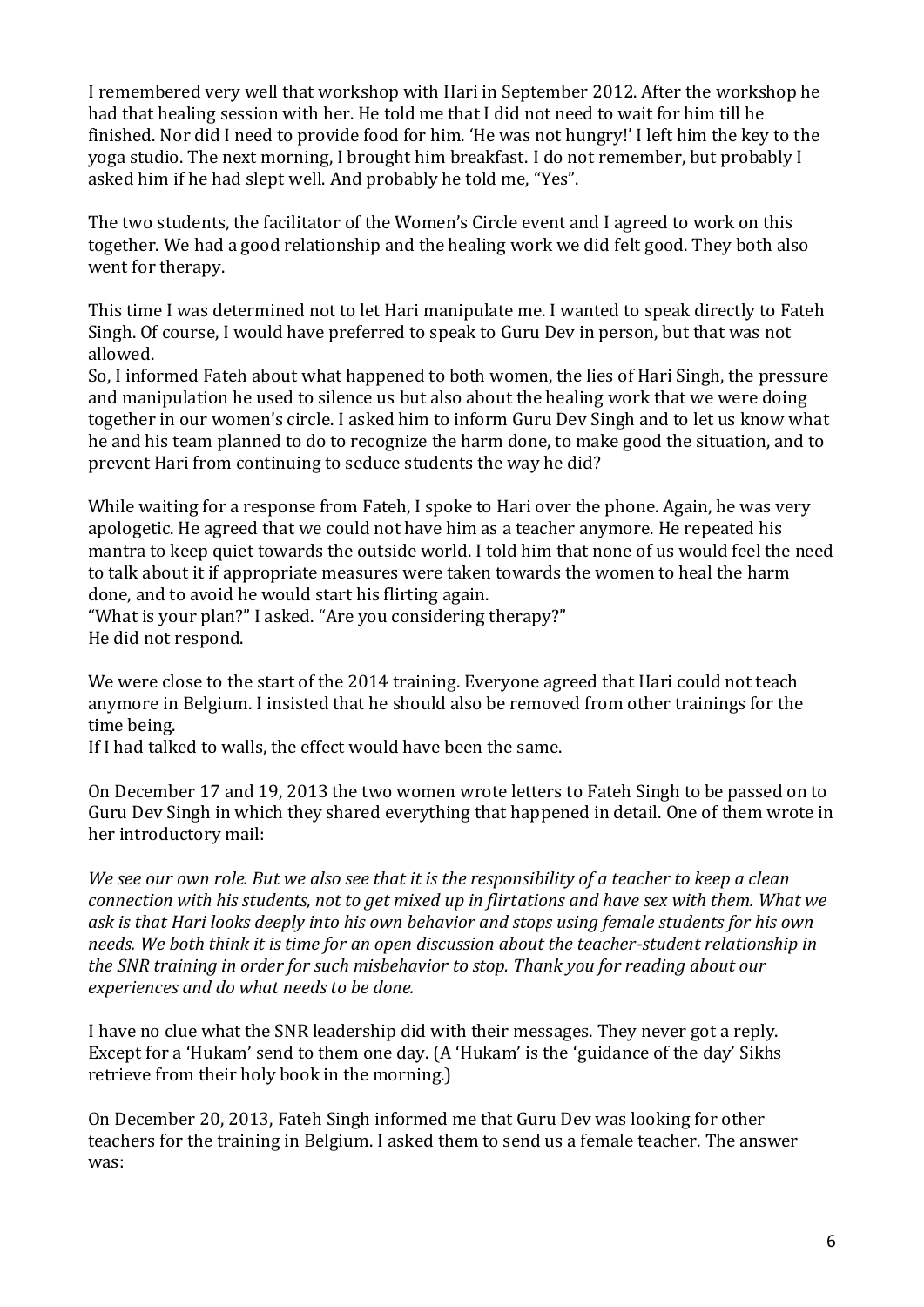*No, this would cater to the image of 'bad men and good women', which has no sense. To us male and female is just an outer ornamentation of the soul. Guru Dev has reconfirmed that he would like to send xxx Singh to Belgium to balance the situation. Please give this your full support.*

When I insisted on formulating at least some appropriate words of apology to the women involved, and asked if they could publish a teachers' code of conduct on the SNR site, I got the following answer from Fateh:

*As the course organizer and as representative of the school, please don't extend the discussion beyond the persons directly involved.* 

*For your personal questions, please try to work it out with me, Hari, or Guru Dev. Your personal process is different than <names of the two women>. Please don't intermingle it. Please follow the flow and Guru Dev's suggestions, serve the school and the students in a neutral way.*

In that period, besides organizing SNR trainings, I was also the president of the Belgian Kundalini Yoga Federation. I knew Guruka Kaur from EPS (Ethics & Professional Standards) within the Kundalini Yoga community. I asked her for advice.

She told me she could not do much as SNR was an independent organization and not in her scope. But she listened and supported me in my approach to keep on insisting to get from the leadership of SNR at least a statement for the two students that recognized that harm was done by Hari Singh.

Guruka Kaur talked about this case to someone close to Guru Dev.

That is probably what made him so angry.

Beginning of January 2014, one of the women sent me following message: *Dear Ravinder, you told me you will see Guru Dev in Amsterdam in two weeks and talk about the situation of SNR in Belgium. Here are some things that I consider important to tell Guru Dev:*

*What I feel is that what happens now in SNR Belgium is something that happens a lot in spiritual structures, sangats. Not just now and not just here. Teachers having sex with students. Flirting in both directions. In that sense it is maybe not so exceptional. But what happens mostly is that women keep quiet. Try to continue to protect the teacher. Try to not lose their face in the sangat as one of the cheap women who said yes to this. Try to reframe the experience into something 'special', something spiritual, something that opened up their kundalini, their feeling of being a woman, their whatever, but anything to avoid feeling like a cheap whore.*

*From my point of view, how to use this in the light of this time on earth, is to, through the cracks, the ugliness, vulgarity maybe, and also by humanness, let the light in. Open it up. Allow people to speak up. Bring it to the light. Be able to say sorry. Be able to work this kind of behavior out of our systems. See through our own ego-patterns, teachers as well as students, that made us think it was necessary to do this.* 

*Inquiring: What in me was looking for what in you?* 

*And how did I as a student misunderstand my longing to join a spiritual group, a spiritual teaching, spiritual practice, healing, and let it change into a man-woman story in a situation of unequal in power?* 

*And how did I as a teacher use my place in which students look up to me, and changed the relationship into one of sexual abuse? So many other questions we can ask ourselves, but both parties are in this time of life given the possibility to either be honest to themselves and acknowledge the consequences of their own behavior, own responsibility, or to miss this chance and continue to harm, destroy, to play and mess around with teachings we should honor and respect.*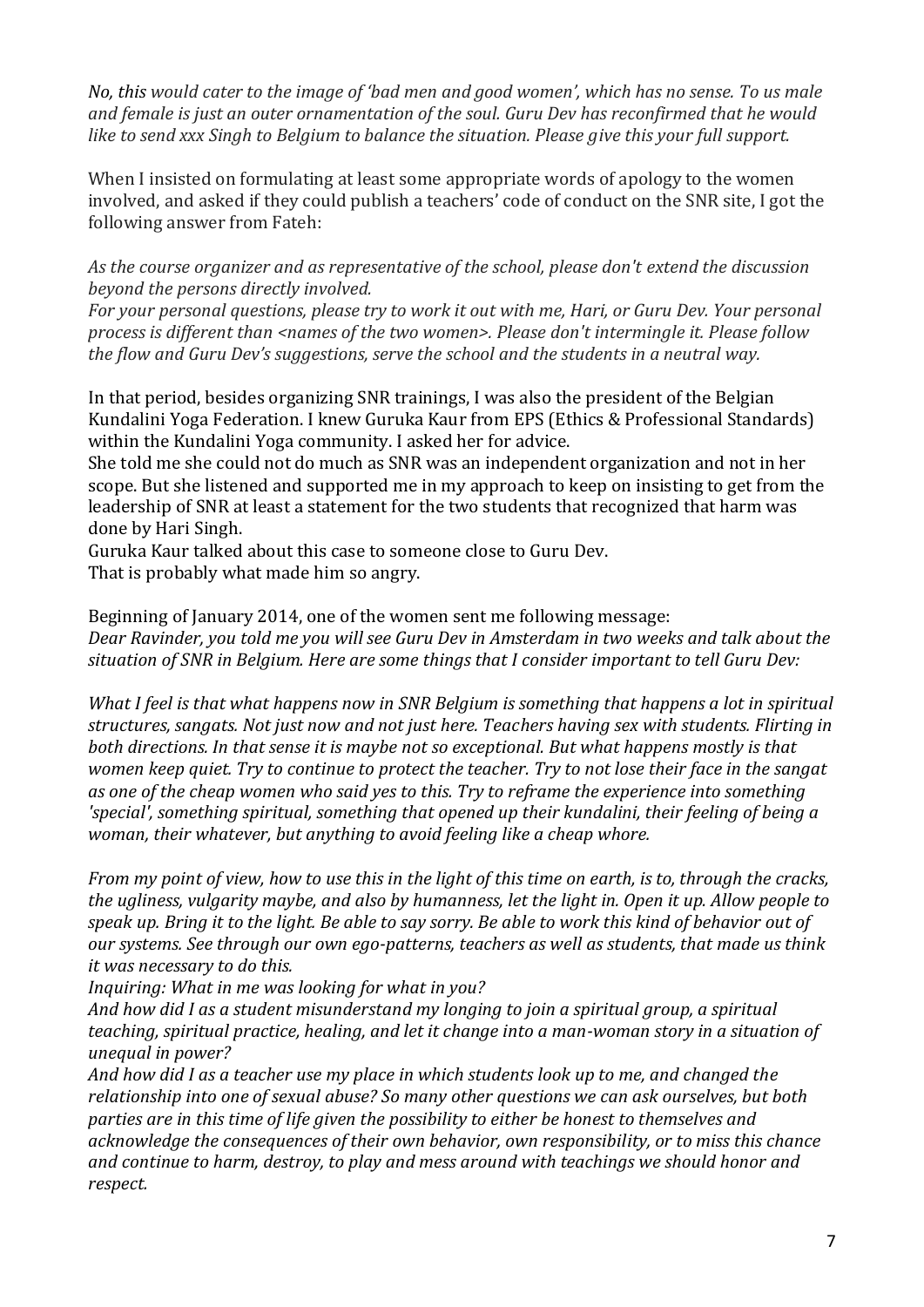*When things like this come up, we ourselves are given a chance to deal with this in a certain way. Nobody else can do that for someone else.*

#### *For me, there are two perspectives.*

*One is the picture I just described. In this, I feel I want to help to break the pattern. Help to invite transparency. In some way I put myself in an embarrassing position. Let's be honest, I am truly not proud of what I did. I see the extremely low self-esteem I must have had at that time, and it just hurts to see how I let things happen to me. Followed blindly. But it also shows the position of many people who enter spiritual practices, and maybe that's why students are so vulnerable. We feel miserable, we go somewhere to get healing, we look up to the teacher, idealize him, project enlightenment or great spiritual power on them (maybe even because, for example standing so close to Masters, like Yogi Bhajan, Guru Dev, ...), we trust, we surrender, and hup there we go. This just needs to stop.*

*The subject needs to be opened up. In trainings these feelings need to be explained, very simple. Rules. Relationships. Lines. Teach teachers to teach from another energy than the sexual one. Remind students that what they come for and what they will get is the teachings. This illusionary business of a teacher giving a student more closeness to spirituality in exchange for her body absolutely has to stop. Whatever beautiful theory can be told about it; it is abuse.*

We need to learn to come back to absolute respect for the teachings. The power of healing itself *instead of what we make of it. And whoever is able to teach in purity, will become attractive to learn from. It will take time for people to open their eyes, and maybe for some if they start to leave out the game of gender-based attraction inside the student-teacher relationship, they will find out that there is nothing left. That the spiritual environment was just a coincidental theatre to play something that was in fact an ego-game. A place to feel sexy and attractive.* 

*I say it as it is, and I say it as I have seen it. It's ok. There will be experience of emptiness. Not one that we experience because of some kriya, but a true one, a crisis. Experience of embarrassment. Of betraying ourselves. Believing our own stories that we were looking for something oh so spiritual. It's fine. No one to blame. But it is time for people to take this step. And whoever wants to keep on dreaming will do so. But we have to be responsible to create the openness for people to become true to themselves and let them grow to another spiritual level.*

*The other perspective is my personal one. My personal experience with Hari. The effect it has on my own system. My (in)ability to come back to a spiritual practice. I started this year by feeling 'I guess I have become atheist', and I even laughed at it.* 

*I am a non-believer now. What I started to believe in is love and friendship. And for this I don't need a spiritual teacher anymore. Life can teach me that. And yes, of course I know that I feel this now because of the great disappointment I experienced in a spiritual teacher; the hurt, the experience of a teacher as a preacher without practice. And yes, of course I see that while saying this something inside me screams to just reconnect to my inner me. I don't know how to get there. Many things I just don't know.* 

*Wanting to come back to Kundalini yoga? To Sat Nam Rasayan? I don't know. I see I do miss a system to help me be clear and healthy, a practice, but I am now in another part of the process, right here, and I will see if it is meant to be to come back to something in which I have had these experiences. I know how kriya's can help me heal and clean up, but I just feel so resistant that I don't know how to do it.*

*I feel what we do as women is powerful. We stop hiding. We make a change. We catalyze to change the energy in the training in Belgium. It helps me to live the name I was given: <her spiritual name>. There is no other way than what we are doing now. I know that. But I never said any part of this was easy. It is difficult, painful and it hurts.*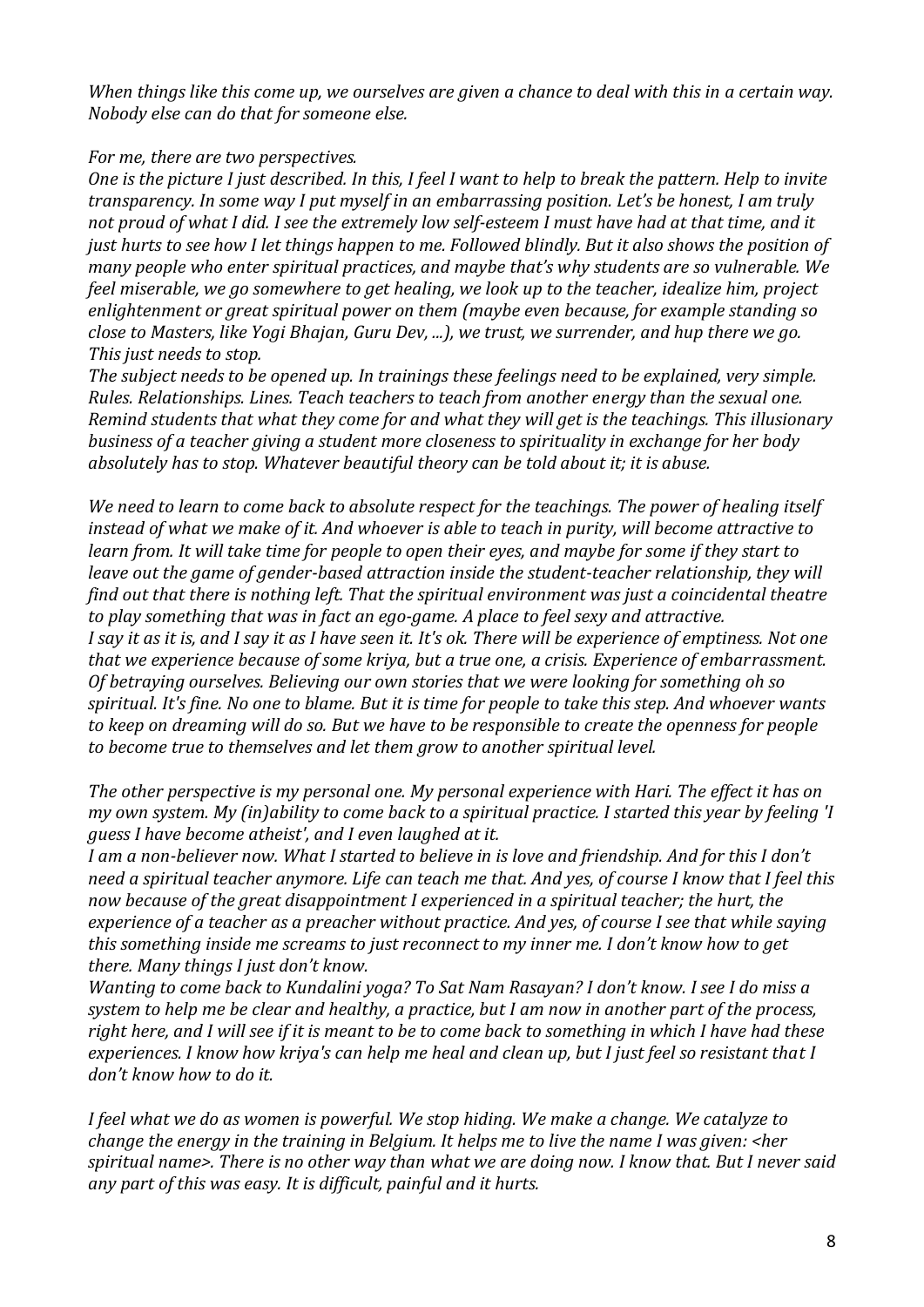*About Hari, I know what has come to light in Belgium is a small part. I am almost sure the same thing happened in Holland. It is not some kind of behavior; it is deeply in his personality. It is not my task to push people to tell their stories, but I just warn you that I feel his attitude and behavior as a teacher comes from his second chakra. It is not only wrong for students he is messing around with, but also for the process of the entire group; what I saw at the start of the Level two (when fresh female flesh arrived in the group from Level one) was just ridiculous. It had nothing at all to do with the pure teachings of the true source: Sat Nam Rasayan. It was one big flirtation.*

*I thank you for taking time to read this.*

At the end of January, she wrote to our women's circle:

*I would like to share with you another step I took in the 'Hari-story'. For me it has not been resolved yet. To be able to heal and let go of what happened, it would be extremely helpful if some answer would come from Guru Dev, Fateh or Hari.* 

*It is probably very 'Sat Nam Rasayan' to be trained in non-reaction, but I think it's downright rude. Yesterday I prepared a mail to Hari, Guru Dev and Fateh. But I did not send it because it would allow them to 'not answer' another time. But it expresses well how I feel, that's why I include it here.*

*Now, I also want to report this issue to KRI (the Kundalini Research Institute). Yesterday a friend of mine gave me the details of Nirvair Singh, the head of KRI in New Mexico. If someone has a better idea about who to send it to, let me know. In any case, outside the SNR world because they want to keep it hidden. And that this is exactly what we should not do, hide it!*

And then she included the mail that she did not send but wanted us to read:

*Dear Guru Dev Singh, Fateh Singh, Hari Singh,* 

*I hope you receive this message in good health. Below you will find a letter that I wrote to Ravinder at the beginning of January. None of us could come to Amsterdam last weekend so it has not been communicated but I feel I still want to share this. You can read it below.* 

*In this email I speak to you on a human level, human being to human being. Yes, we are student and teacher, but more than that, we are human beings trying to solve a situation.* 

*It's been more than a month now since I have sent 7 emails to Fateh about what happened between Hari and me. I ask him to communicate it to Guru Dev.*

*Until now the reply has been a 'Hukam'. I actually feel that Hukam is more a message to you then to me. I do not see how it is a reply to what I wrote. I truly wonder if you have taken time to try to understand me.* 

*It took a long silence from my side, keeping the experience I had had with Hari locked up within me before I could open up. In my emails I have been very clear about what happened, about the effect it has had on me, and on how I suggest teachers should keep to the purity of the teachings.* 

*I hear some changes are in process at the organizational level. Good.* 

*What I also hear is my inner voice, wondering if this long silence after all I wrote is truly your answer to me. You, great teachers, healers, businessmen, do I really need to explain the lack of respect this invokes? How difficult would it be to take a moment of your time to express some words to me? Could you simply express what this topic brings up in you? Could you simply open*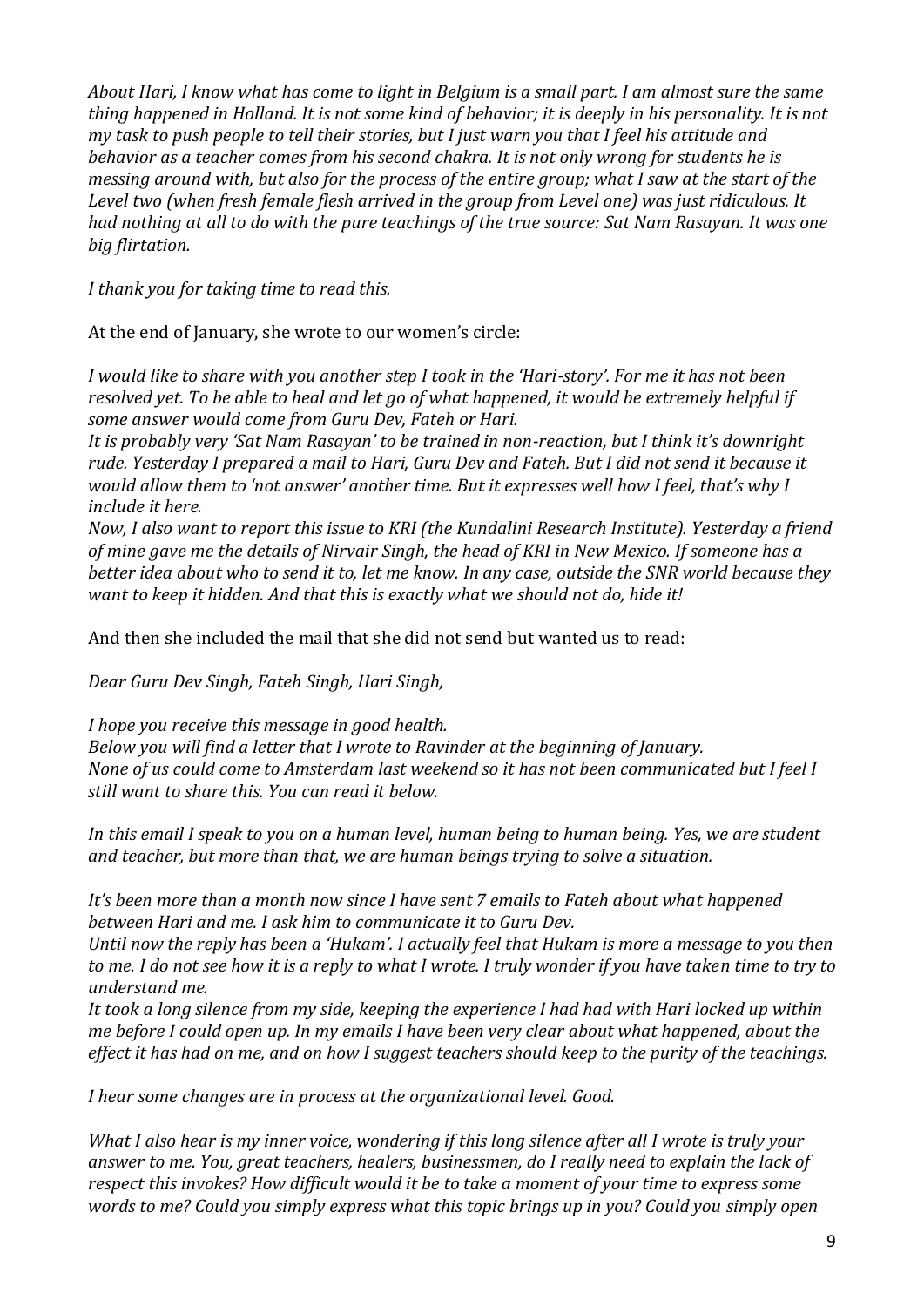*up your heart? I believe that in open communication between us we can heal this, and it can help us grow. I am open to hearing from you.'*

As she mentioned in her mail, I did not go to the meeting in Amsterdam where we would talk about the Belgian situation with Guru Dev. My mother was taken to hospital, and I decided not to travel. A Dutch friend who was going to the meeting, assured me our questions would be raised. He knew the situation well and we shared the same opinion.

No feedback came from that meeting in Amsterdam. I was busy with my mother, my job and preparing the next SNR training. I trusted all was well and that I would receive a report from that meeting in due time.

At the end of January, the invitations for the yearly 'Surjhee' event were send out. The organizers forwarded to me a reply to this invitation from one of the women abused by Hari. She wrote:

*… I just want to inform you that SNR teacher Hari started an affair with me in 2012. When he was at Surjhee holding the space at the stage, he sent me horny SMSs to ask me to come over to Surjhee to meet. I did not come. I kept this whole affair silent for quite some time (on request of Hari) but together with another woman who had a similar experience with him, we opened up our experiences to the SNR organization in Belgium.* 

*Today is 40 days after we sent out stories to Fateh (he forwarded to Guru Dev). Until today there has not been any personal reply. What is the use of these kind of meditations if the teachers cannot even have the decency and courage to communicate respectfully? So, I wish you good luck with your organization. I also wish you the courage to be conscious about the people you work with.*

The Surjhee organizers were shocked. The reply she received was: *Of course, I didn`t know that there was an affair and I don`t know who is attracted by whom or even not. Maybe a good lecture for you both!*

I kept receiving mails from Fateh that we should stop spreading the issue. I replied:

*To avoid further escalations, it would be good to get back to the ladies involved with a concrete answer on how the SNR organization reacts to these events. They want to hear what measures will be taken to avoid similar situations in the future and what will be done to allow people like them to more easily be able to communicate about what happened to them.* 

*From people in Holland, they hear about similar cases in Holland. They start wondering openly how it is possible Hari can still teach. Not replying to them will not help... It would be nice if you could let me know what the plans are related to feedback to them so I can let them know what to expect, or not. …*

The third year of SNR training in Belgium was about to start on February 16, 2014. It was not Hari, but the other teacher who had to arrive from Hamburg.

Some days before, I tried to get in touch with him. I was used to receive his flight details so I could pick him up at the airport. I could not reach him. Not by phone, not by mail. A few times before he had missed his flight, or given me wrong information, but this was unusual. I started to worry.

On Saturday morning, I called him again and again, no answer. I called his girlfriend, no answer. By that time, it became clear to me that he would not show up.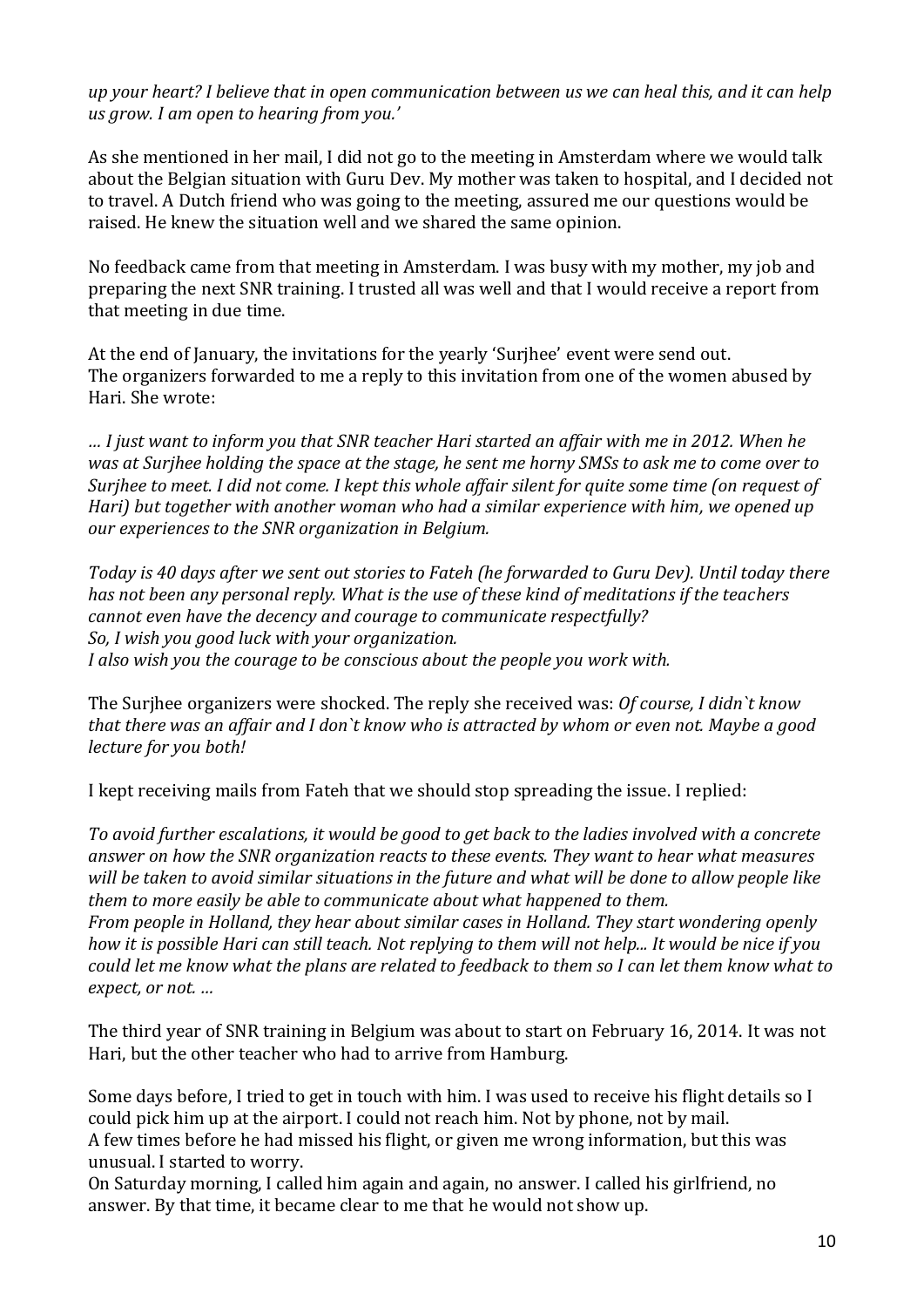I drove to the Yoga Studio to welcome a group of nine enthusiastic Level I students. No Siri Ram there. When also Fateh Singh did not answer my call, I send him a mail. The students were disappointed. I invented a program for the day. It all went well, but the students looked forward to the 'real SNR' experience during the next session.

In the evening still there was no message.

The next day was the first Level II session of the year. I decided to talk to the students about the true reason why Hari Singh was removed from the training: the sexual abuse of two students.

I wanted to share with the seventeen Level II students the truth, because:

 $1^\circ$  they had the right to know why this was not a normal start of the training,

2° they had the right to know why there was a change in teachers,

3° I sensed that this could be the last time that we would physically meet,

4° rumors were spreading that Hari was removed from the training in Belgium because he was 'too important' in SNR. Guru Dev was preparing Hari to become the next Master. He was assigned more important tasks than teaching us. When I heard this, I felt like vomiting. I did not want these rumors to reach the ears of the women involved.

Sunday morning, I saw that just before midnight, Fateh had sent me a mail.

*Dear Ravinder Kaur, thank you for your message from today.*

*Please accept my apologies as I was not keeping track of the start date. I was travelling all week and was going to write you this weekend.* 

*Due to the ongoing polarization and the most recent circumstances, we concluded in review with Guru Dev Singh that we have to allow some space for the situation in Belgium and we cannot conduct the training right now as projected.*

*Could you please inform the students accordingly? We would be happy to welcome those who are interested to begin or to continue to study Sat Nam Rasayan in Amsterdam, Paris, Germany or at any Sat Nam Rasayan retreats or events.*

*We are grateful for the service you have rendered to the students of Sat Nam Rasayan in the past years in organizing the workshops and the training. Our prayers are with you for the years to come.*

*Please do not hesitate to contact me if you have any questions.*

*Thank you so much. Best regards, Fateh Singh.'*

I drove to the yoga studio. All seventeen the Level II students had turned up. One of the students involved in the abuse was present. She and the other woman abused, had agreed that I would share what had happened with Hari without mentioning their names. They supported the idea and were even happy that this group would know what had happened.

After we did a yoga set during which I mentally prepared to bring the message, students started to ask where Siri Ram Singh was. I told them about the midnight message from Fateh. The training in Belgium would be cancelled. And then I explained what happened. I invited them to spend the rest of the day together as planned. Two persons left. The sharing we did was intense. There was a lot of mutual respect. We worked in a healing circle. All aspects of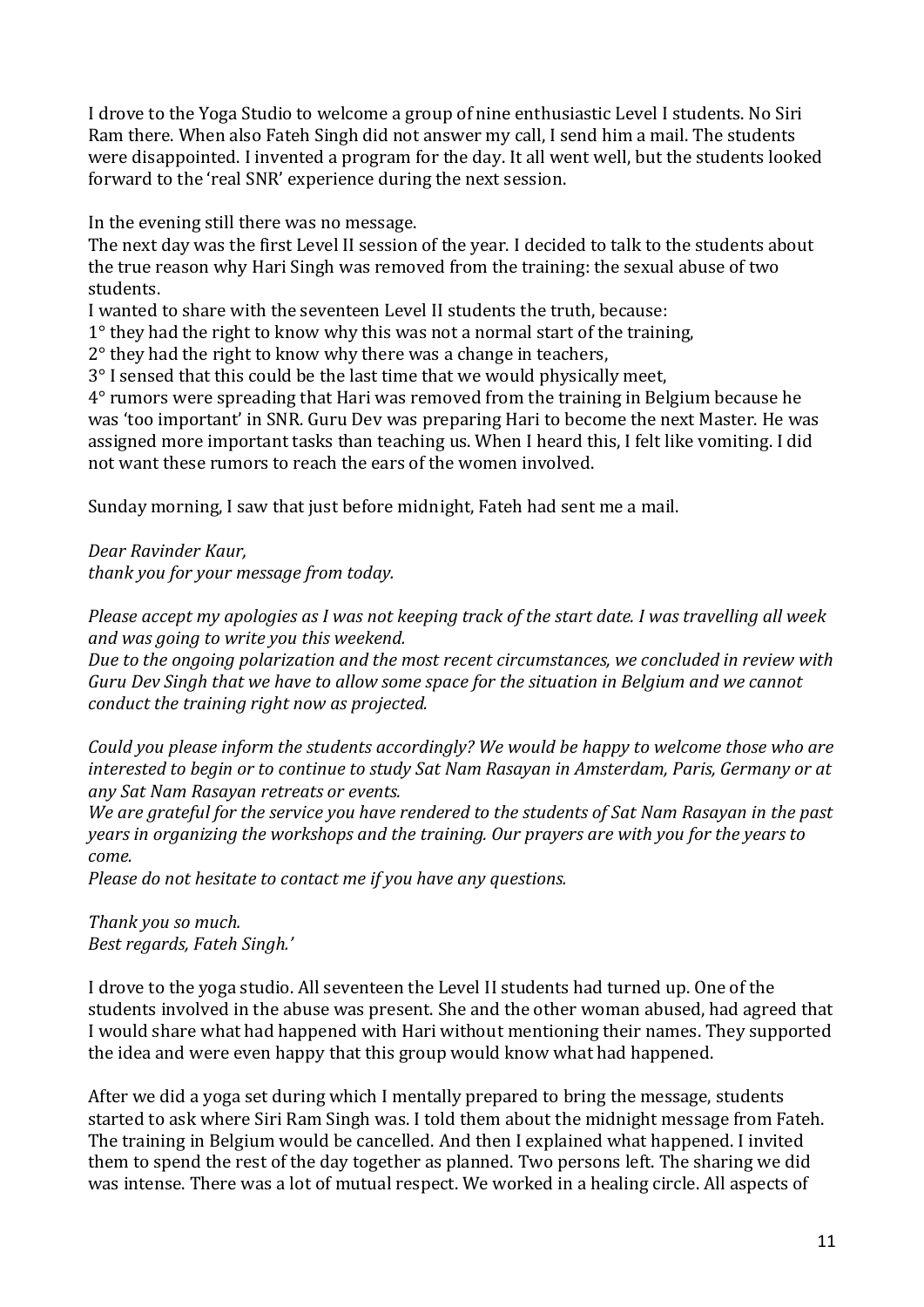the issue were included in our healing work: the women, Hari Singh, the SNR organization, the Level I group, the Level II group, me.

I promised the students that I would still try to find a solution so that the training in Belgium could continue.

The next day, I called my Dutch friend who was present at the meeting in Amsterdam. He said that the Belgian issue had been discussed indeed.

Guru Dev had said: "How can we stop this woman?"

He had decided at that moment that:

1° the training in Belgium had to be cancelled,

2° I was excommunicated from the SNR community, and

3° Belgium was declared a 'No-Go' zone for two years for all SNR activities.

When I heard this, I was furious. So, they knew all the time that our training was canceled, and nobody found it necessary to inform me, so that I could inform the students? My friend felt extremely embarrassed. He was asked not to contact me anymore. He was afraid, he said. SNR was a big part of his life. He could not go against Guru Dev's will. I felt sorry for him.

But the teachers! They also knew the training would not take place. And they did not inform us? How little respect can you show to your students?

Where was Siri Ram Singh, our second teacher? I considered him to be a friend. Soon I realized that for him this was painful too. His financial income for the year 2014 depended a lot on what he would earn with the training in Belgium. Our teachers went home with a few thousand euros per session.

Also, for this I blame myself now. How did I accept these huge amounts of money they asked for the training and for healings? The most appalling was the price of the so-called Bound Lotus Healings that Hari gave. He charged 1008 euro for this. I paid it. Yes, dear reader, I did. I know. It was stupid, stupid, stupid. And I am afraid that I even facilitated and allowed Hari to sell his *Bound Lotus* healings to others. I let all this nonsense and abuse happen. At least four students paid and received a Bound Lotus healing from Hari. I have no clue whether they experienced any benefit from it. I surely did not.

It is so crazy. I was so naïve. I was so manipulable. No wonder he was so happy with me as an organizer. I realize how uncritical I was on so many aspects. Was I asleep? It feels like that.

I never received any formal confirmation of my excommunication but in practice this is what happened. Still concerned as I was for the students, I proposed to assign another coordinator for the training in Belgium. I asked them not to disappoint the students who had committed to the year-planning of the training and adapted their holiday schemes, and so forth. It was much too late for them to subscribe to other trainings.

But the answer from Fateh was clear: no training in Belgium in the following years. They had to go to Holland, Germany, or France.

I paid all the students their money back. I paid the rental fee for the room with the organizer's income of 2013. As a consequence, there was less money for the KY workshops and teacher trainings that I organized and sponsored in Kenya and Ethiopia with the 10% income for the organizer. I cancelled the reservation of the yoga studios, and so forth.